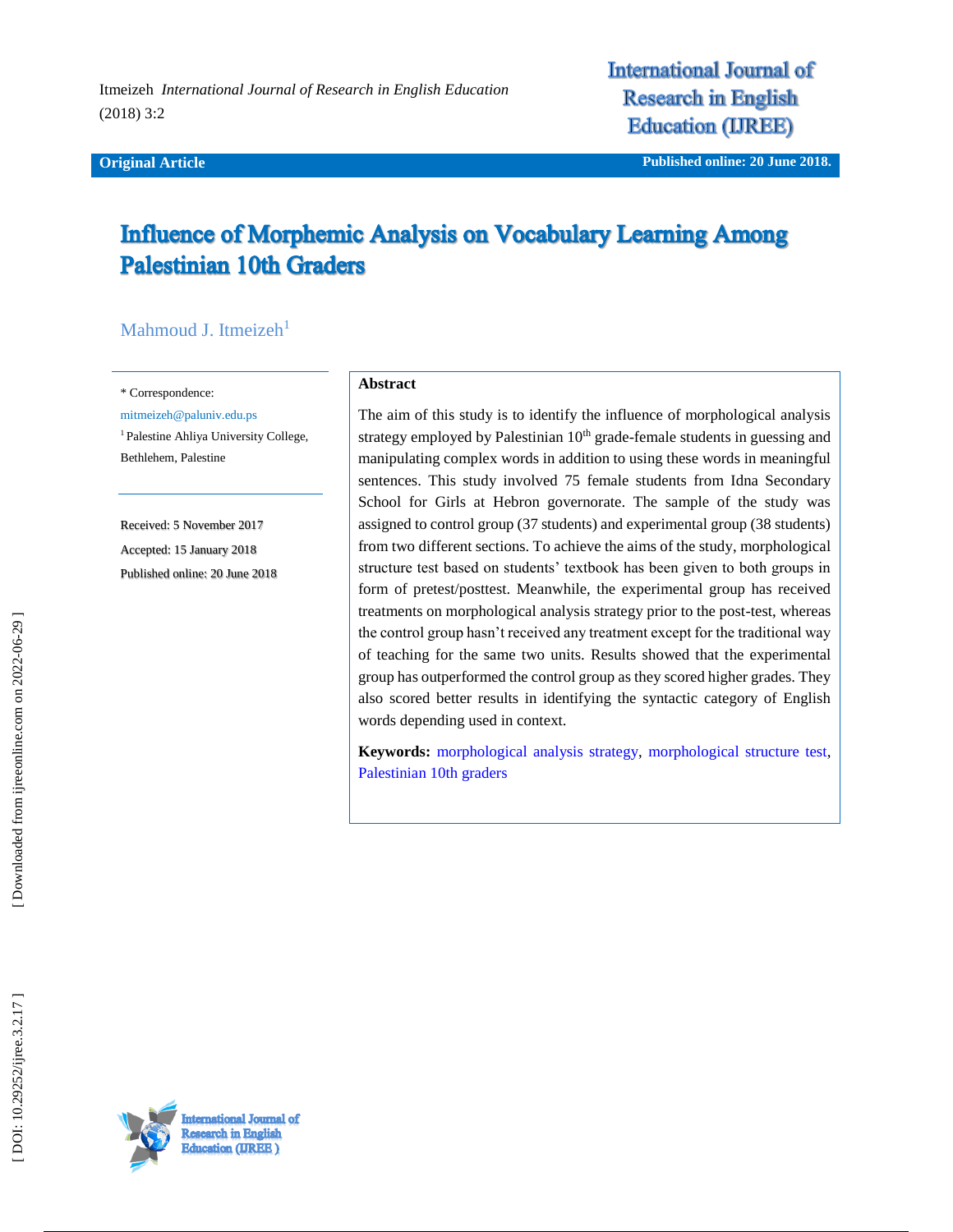## **1. Introduction**

Vocabulary plays a paramount importance in the process of teaching and learning languages. The English language is universal nowadays since it's not only the language of science and technology in most of countries, but it is also widely used for communication among all people all over the world. In the Palestine, students keep learning English for 8 -12 years and when they use the communicative language, they show significant weakness. Palestinian students are not exceptional since we feel every day that our students have a great shortage in vocabulary repertoire. This hinders their ability to use the language communicatively. Consequently, this study aims to enhance vocabulary learning through morphological analysis strategy that may bring about autonomous learners who depend on themselves to find meanings of unknown words rather than depending on their teachers.

According to Bear et al. (2008) and Alderson and Banerjee (2002), vocabulary growth is a clear sign of how appropriately students can master the four skills of English language mainly the productive ones. They also argued that showing significant growth in learning vocabulary is so crucial for students so that they can comprehend and then use the language communicatively. It's worth mentioning in this context that equipping students with skills needed for gaining more independency in learning than being spoon -fed all the time. Therefore, more concentration on learning strategies should be the trend at schools and universities these days. In this study, the focus will be on the morphological analysis strategy that is hoped to help students acquire and then master the new vocabulary items in context depending on themselves.

Kuo and Anderson (2006) defined morphological analysis as the ability to use the knowledge of word formation rules and the pairings between sounds and meanings. Learners can acquire new words by segmenting words into morphemes. In this study, students learn the meaning of each morpheme and whether this morpheme is bound/free or lexical/grammatical one. They also study the meaning of each of these morphemes and how they are combined together to form complex words. Through this strategy, students will be able to reduce complex words into simple ones and categorize morphemes into prefixes, suffixes, and roots. Disassembling and reassembling morphemes into meaningful parts based on morphological analysis (e.g. the word *naturalization*), students are supposed to analyze this word into morphemes such as nature, natural (nature+al), naturalize (nature + al + ize) and naturalization (nature + al + ize +ation). Through this strategy, students are also required to know the meaning of each of these morphemes.

According to Daniel (2014), Morphological Analysis (MA) is a strategy that helps students learn vocabulary by parsing words for familiar morphemes to infer the word's meaning. In this study, the researcher chose unit 2 and 3 of the English for Palestine,  $10<sup>th</sup>$  grade. All complex words were selected to be analyzed into morphemes with their meanings. So students learnt how to distinguish between free and bound morphemes in addition to the difference between derivational and inflectional ones. All suffixes and prefixes incorporated into these words were discussed to students focusing on meaning and function. Ample examples were given to students to show them how some affixes bring about a change in word class. Therefore, this study has a great focus on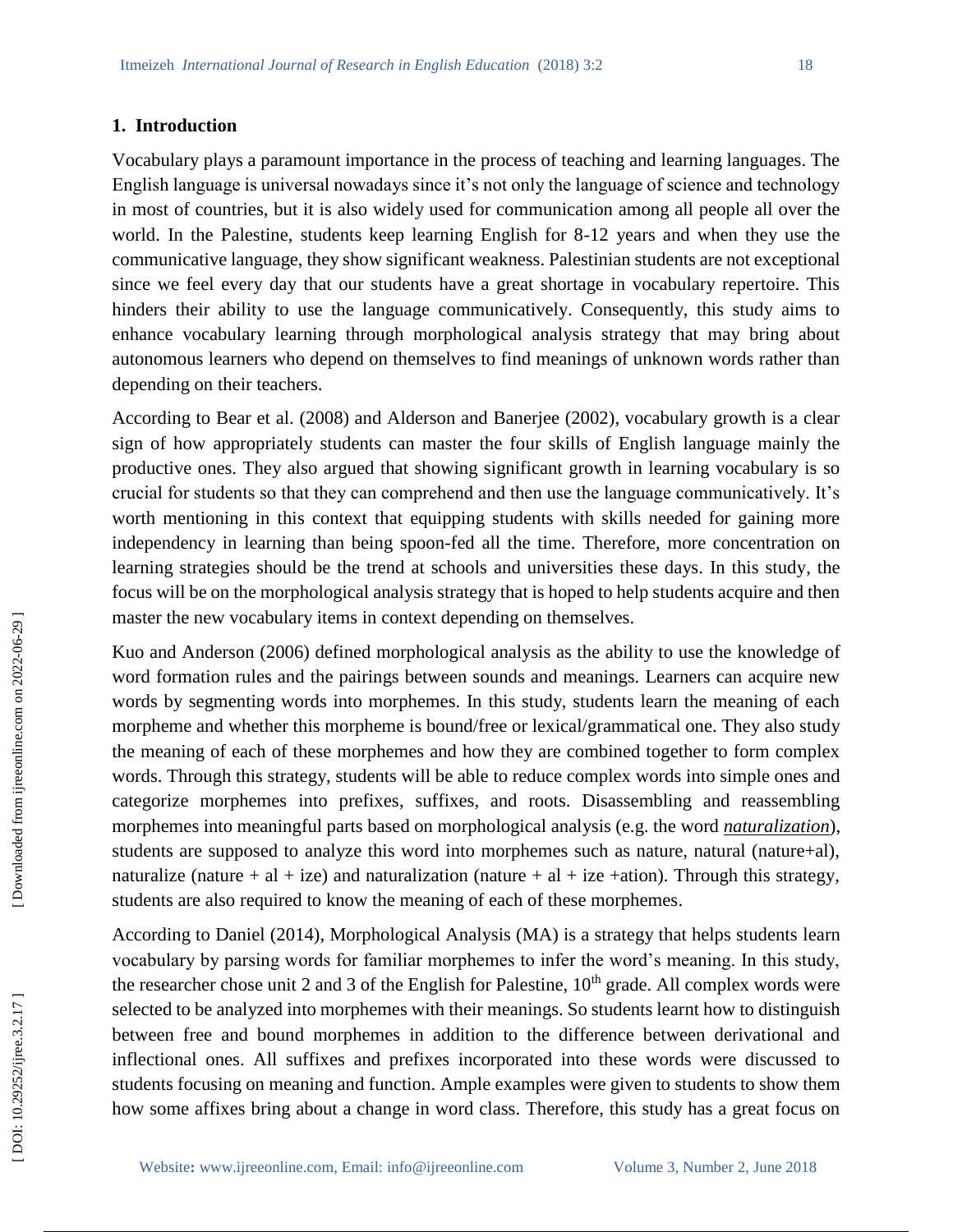the internal structure of words. It also highlights the importance of studying the role of these morphemes in deriving or creating new words with a minor or a major change.

# 2. **Literature Review**

This section elaborates the theoretical background of the study in addition to some up-to-date related studies conducted by other researchers.

# *2.1 Theoretical Background*

Vermeer (2001) and Zimmerman (2005) stated that there is a strong relationship between a person's vocabulary size and their language proficiency because words are the primary carriers of meaning. Therefore, if students have a shortage in the number of vocabulary items, they won't be able communicate efficiently to express their thoughts. When they encounter morphologically complex words while reading texts, students can use morphemic analysis strategy to decode the meaning (Bellomo, 2009). Being able to break down morphologically complex words into the smallest segments or morphemes (prefixes, suffixes, and roots), students will show significant advancement in finding meanings of new words independently with no help from the teacher.

Kieffer and Lesaux (2007) assured that as students leave primary stage to secondary stage, they face more and more sophisticated texts as they include difficult complex words. So teachers should introduce students to more innovative learning strategies to study new vocabulary. Both studies of Baumann et al. (2003) assured that when students are more aware of the complex words morphemes, they can learn more vocabulary items and comprehend the assigned text. On the other hand, Biemiller and Boote (2006) assert that morphemic analysis is a highly crucial learning strategy for promoting vocabulary repertoire.

# *2.2 Related Studies*

Khoshkhoonejad et al. (2016) conducted a study that aims at investigating the effect of morphological instructions on vocabulary learning among Iranian secondary school students. 60 Iranian students constitute the sample of the study. The researcher divided students into two groups: control group (30) and experimental group (30). A pre -test and post -test comprising two vocabulary tests measuring students' morphemic analysis of general English words were administered. Results showed that the experimental group outperformed the control group in the process of guessing the meanings of complex words depending on the morphological analysis.

Chandrakala Varatharajoo et al. (2015) had a research to investigate the effectiveness of morphemic analysis awareness on ESL secondary school students' vocabulary acquisition. 100 ESL secondary school students were divided into two groups: an experimental group and a control group. The instruments of the study were Morph -Analysis Test and Morph -Vocabulary Test. They were used as pre -test and post -test. Results revealed that the experimental group achieved a significant score in Morph -Analysis Test and Vocabulary -Morphemic Test.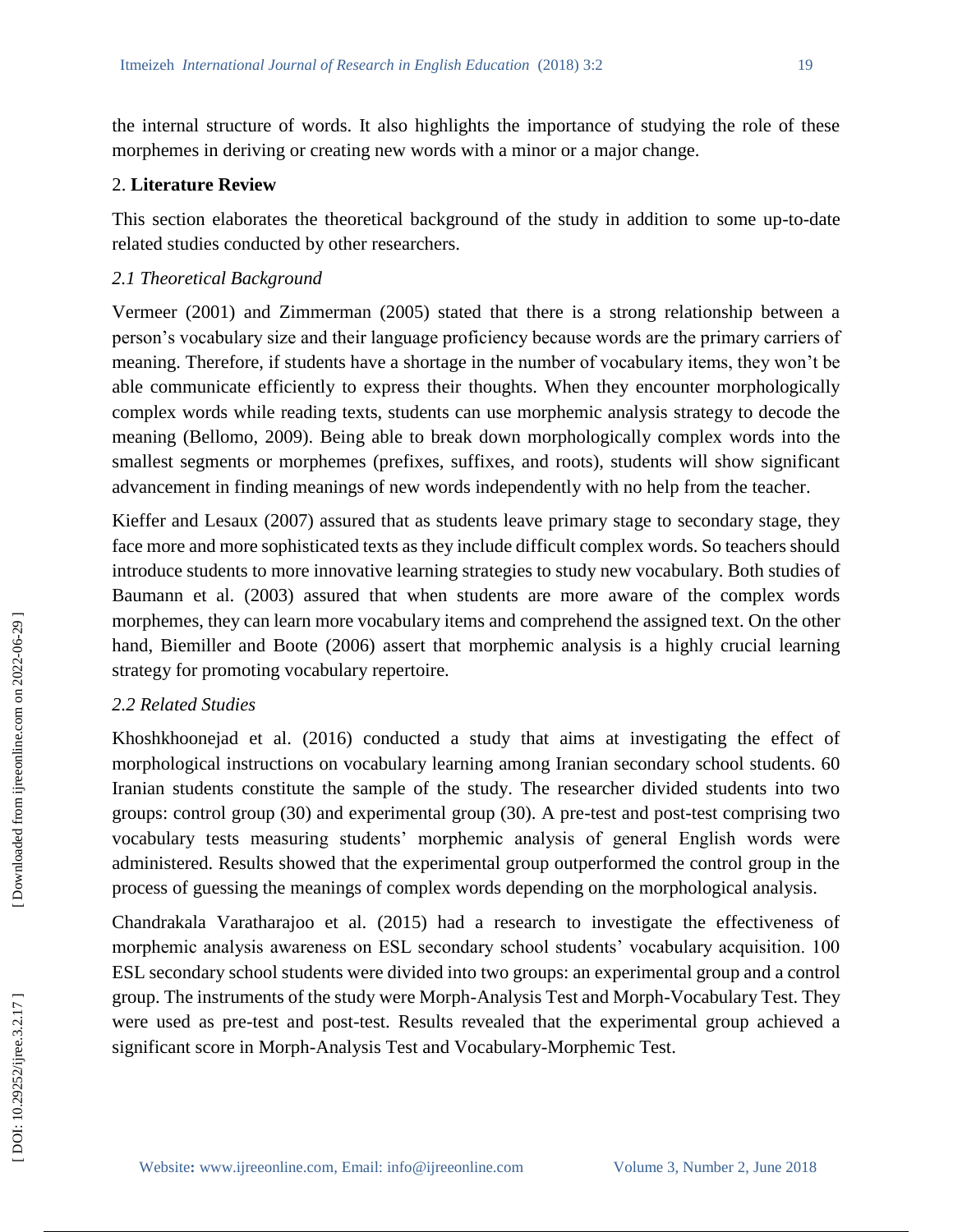Paiman et al. (2015) explained the effects of morphemic analysis of Graeco-Latin roots and affixes as a vocabulary learning strategy among Malaysian ESL learners. Three classes of undergraduates majoring in health sciences were divided into three different treatments which are instructions focusing on Graeco -Latin morphemic analysis, general morphemic analysis, and use of contextual clues as vocabulary learning strategies. Participants in all groups underwent the instructional intervention twice a week for a five -week period. Each group was taught how to derive word meanings using these three different strategies. The findings of the study showed that (a) the group taught Graeco -Latin morphemic analysis scored the highest in all three vocabulary measures, (b) the group taught general morphemic analysis also improved in morphemic analysis of general English words but not Graeco -Latin words and improved slightly in overall vocabulary size.

Taha et al. (2015) conducted a study that aims at identifying the effectiveness of morphological analysis strategy employed by Iraqi secondary school students in guessing and manipulating complex words and also to determine which one of the two strategies (Morphological Relatedness & Morphological Structure) is more effective. The sample of the study constitutes 40 subjects distributed into a control group and an experimental group, 20 for each. To achieve the purpose of the study, Morphological Relatedness Test and Morphological Structure Test, adapted from Curinga (2014), were given to both groups in the form of pre -test and with no significant differences between both groups. Meanwhile, the experimental group received two treatments on morphological analysis strategy prior to post -test, whereas control group did not receive any treatment. Finally, both groups took a post -test with the same tool and the results showed that the experimental group outperformed the control group in the process of guessing the meanings of complex words depending on the morphological analysis.

Rebecca Curinga (2014) tests the effectiveness of morphological awareness in reading comprehension of high school growing bilinguals. The sample is newcomer Spanish -speaking high school students. The main research question examines the effect of morphological awareness on reading comprehension in the L1 Spanish, in the L2 English, and across these languages. Results showed that morphological awareness makes a strong contribution to reading comprehension in both the L1 Spanish and L2 English; and the shared contribution of morphological awareness and reading vocabulary of these two predictors together is strongest.

## **3. Significance of the Study**

Varatharajoo et al. (2015) stated that many studies showed that morphological structure tests are so effective in vocabulary enhancement. To the best of the researchers' knowledge, very little research, if any, has been conducted on the Palestinian primary or secondary school students using the morphological strategies to improve students' ability in discovering the meanings of unknown vocabulary items. Therefore, this study is undertaken to address the issue and bridge the gap in literature. So, it might be of great benefit to both teachers, students, and even the decision makers who may conduct a genuine measures for the sake of developing students' proficiency. Students can easily find out meaning of complex words through analyzing them into smaller segments.

DOI: 10.29252/ijree.3.2.17]

 [\[ DOI: 10.29252/ijree.3.2.17 \]](http://dx.doi.org/10.29252/ijree.3.2.17) [\[ Downloaded from ijreeonline.com on 202](https://ijreeonline.com/article-1-95-en.html)2-06-29 ]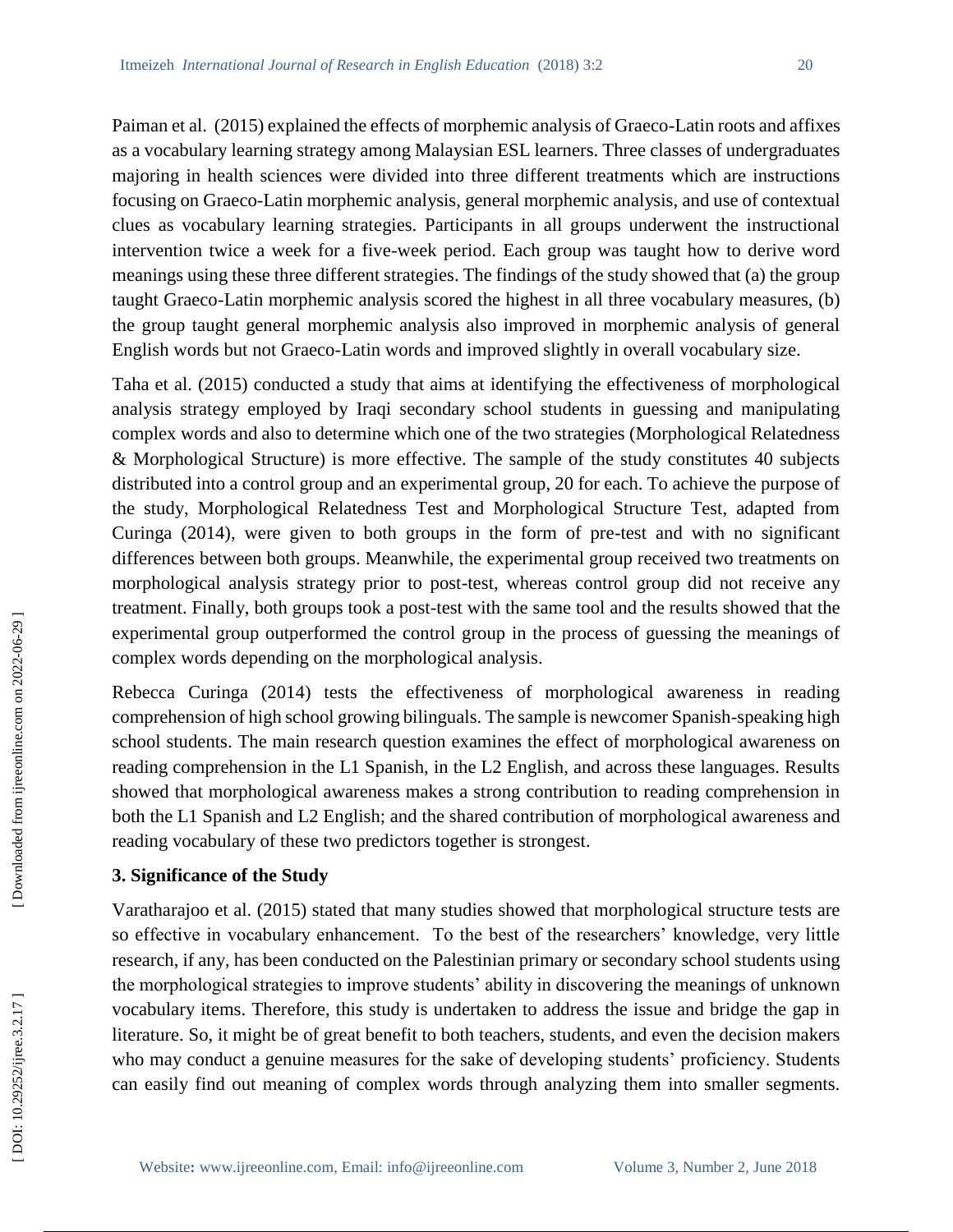Teachers can also be more aware of new teaching and learning strategies that enhance students' proficiency of learning new vocabulary items needed for successful communication.

# 4. **Methodology**

The frame of this research is built on morphemic analysis strategy. Complex words are made of morphemes and morphemes are the smallest unit of a language; thus students can acquire vocabulary from two main ways. First, they can decode word meanings by disassembling complex words into meaningful morphemes. Second, morphemes can also be used to derive the meaning of complex words. When students are able to identify the suffixes, prefixes, and bases in addition to their meanings, they can support their understanding of morphologically complex words. This study was an experimental pre -test -treatment -post -test design with one control group and one experimental group done in the Palestinian EFL context. The research was set at a female secondary school in rural setting, Palestine. 75 female students from two classes of one school were involved in this study. Group 1 (n=37) as the control group and group 2 (n= 38) as an experimental group was chosen accordingly. This study was conducted in Spring, 2017.

#### *4.1 Instruments*

To answer the present study's questions of the effect of morphological analysis strategy on vocabulary learning among Palestinian female 10<sup>th</sup> grade students, a pre-post-test was the instrument applied to achieve the purpose of the study. The Morphological Structure Test (Appendix 1) was employed to measure the respondents' ability in analyzing complex words to create new words. Curinga (2014) asserted that this test is important since it can measure students' manipulation ability in identifying and constructing new words. The respondents were asked to construct the word that best matches the sentence (for example, *care* in the sentence: *My sister is very careless*). The test was composed of 45 items concerning derivational and inflectional affixes.

## *4.2 Participants*

The population from which the subjects of the present study are selected includes 75 female  $10<sup>th</sup>$ graders from Idna Secondary School for Girls. It is worth mentioning that Idna is about 15 Kilometers to the west of Hebron. The EFL students in this school have been learning English language for 10 years. The first language of all of the students is Arabic. In order to make the participants as homogenous as possible, the researcher studies the students' grades reports in the 9<sup>th</sup> grade. Then two sections out of four were chosen as they have nearly the same grades in the 9<sup>th</sup> grade. This homogeneity was assured by the results of the pre -test which were so close to a great extent. The mean age of the participants of the study is 15.7 years, with an age range of 15.5 to 16.2 and they are classified into two groups: experimental group and a control group.

## *4.3 Validity of the Tools*

To ascertain the validity of the instrument, the Morphological Analysis Structure Test was given to expert jury who are specialized in the same field. Some items were modified and others were added to meet the recommendations of the experts.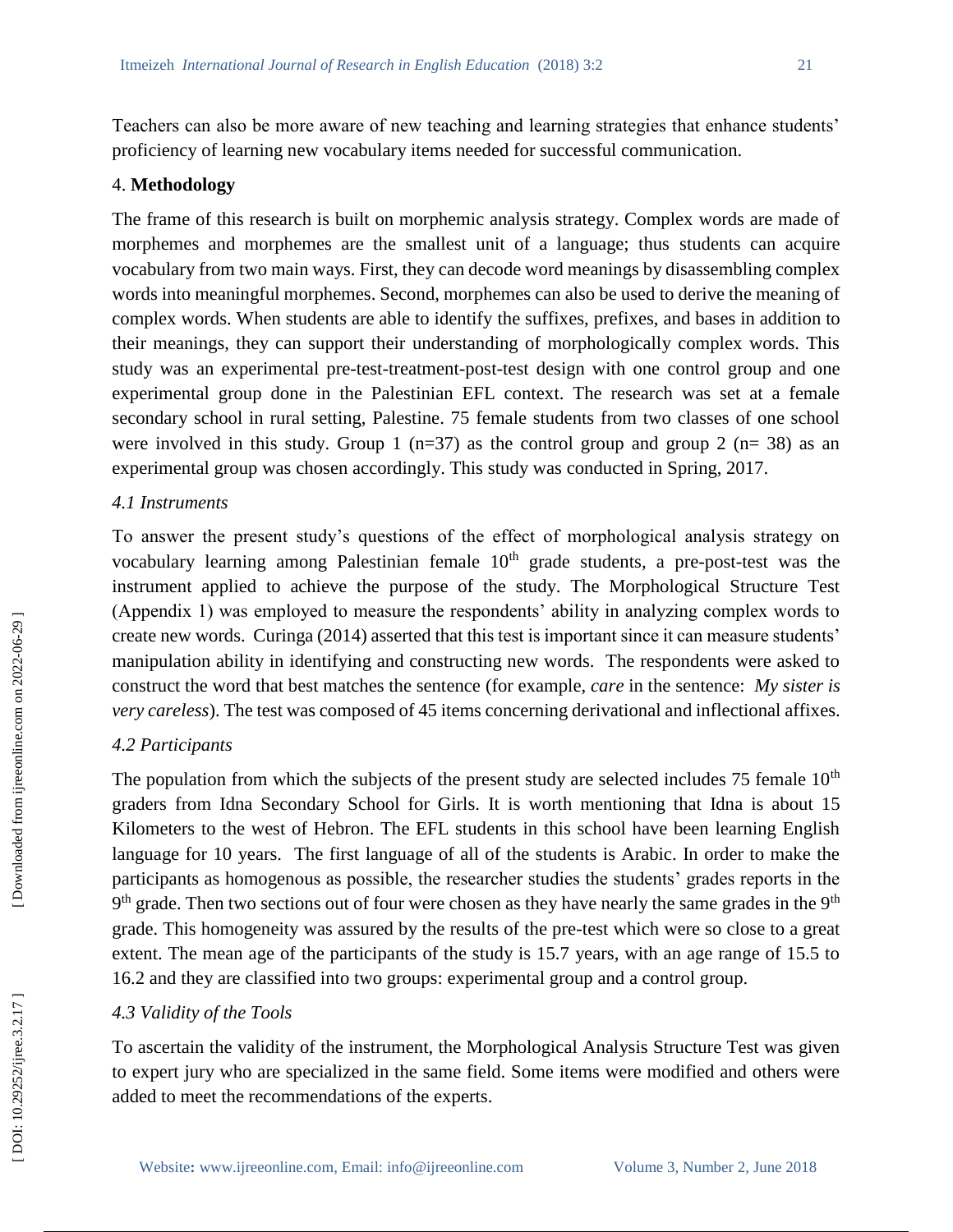To ascertain the reliability of the test, Cronbach's alpha reliability indices were calculated for the tool of the study (Morphological Structure Test). The test was administered to a pilot sample other than those in the control and the experimental groups. The result of Cronbach's alpha was (0.91) as shown in Table 1. Therefore, the instrument can be considered to have a high reliability standard and good for classroom tests because the coefficient alpha is above 0.70 (Sekaran & Bougie, 2010).

|  |  |  | Table 1. Results of Cronbach's Alpha for the reliability of the Morphological Structure Test |
|--|--|--|----------------------------------------------------------------------------------------------|
|  |  |  |                                                                                              |

| Instrument                   | No. of Items | Alpha |  |
|------------------------------|--------------|-------|--|
| Morphological Structure Test | 45           | 0.91  |  |

# *4.5 Design of the Study*

This section focuses of the research design of the study to logically integrate the whole components of the study so as to meticulously address the research problem. Hence, the statement of the problem, the aims of the study, and the questions of the study.

# 4.5.1. Statement of the Problem

In 2000, the Palestinian Ministry of Education determined to teach the English language from the  $1<sup>st</sup>$  grade as part of a program that aims to bring about a dramatic change in students' linguistic abilities. They targeted the four skills of English language. But the main focus was on listening and speaking and they gradually focus on the other two skills (reading and writing) as students' progress to higher grades. English for Palestine was used as a reaction to the use of the Jordanian curriculum (PETRA). However, after 17 years of implementing English for Palestine, students still suffer from serious weakness in all skills mainly the productive ones, speaking and writing. This may be attributed to many reasons, but the researcher believes that lack of focus on learning strategies compared to the great focus on methods of teaching can be considered one of the main sources of this weakness. Since vocabulary constitutes the building blocks of language and has an important role in language learning, many scholars have focused on the strategies of vocabulary teaching and learning (Kaweera, 2013). Therefore, the researcher decided to implement the morphological analysis strategy to enhance students' abilities in identifying meanings of words via breaking them into morphemes.

# 4.5.2 Objectives of the Study

The objective of this study is to investigate the effectiveness of morphological analysis strategy on developing students' vocabulary repertoire used in contexts.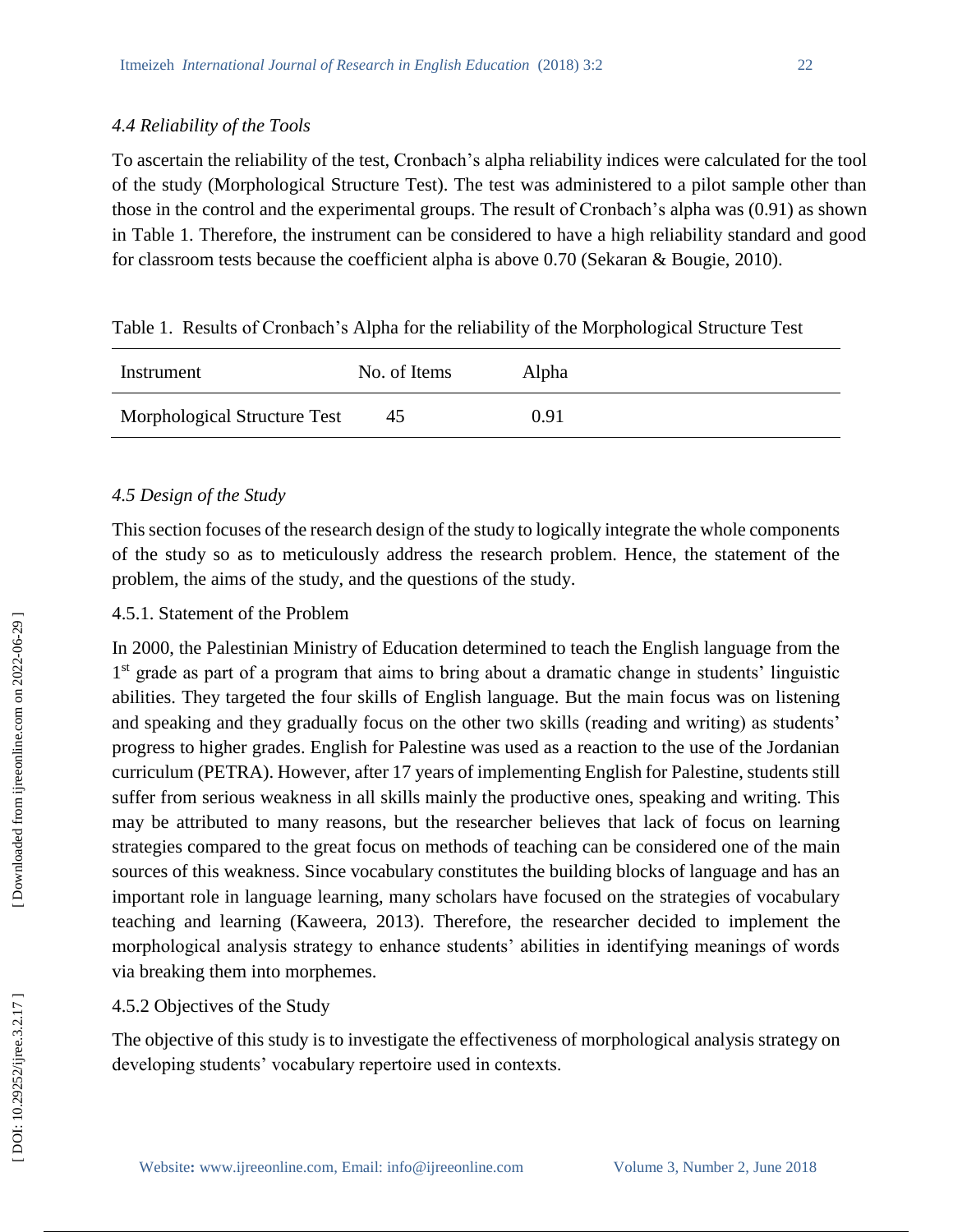#### 4.5.3 Questions of the Study

The study will attempt to answer the following questions:

- 1. Is there any statistically significant difference between the means of students' achievement in vocabulary learning for both control and experimental groups?
- 2 . Is there any statistically significant difference between the means of the pre -test and post test for both control and experimental groups?

## *5. Data Collection Procedure*

The data collection was done in two phases: pre -test and post -test. In the first phase, the two groups took a pre -test (Morphological Structure Test) in order to see their performance in guessing the meanings of the new words depending on morphological analysis. The same test was administered as a post -test to investigate the students' improvement in vocabulary learning after they experienced morphological analysis for two months while studying the two units of  $10<sup>th</sup>$  grade, English for Palestine. After administering the pre -test, the experimental group was given a treatment on analyzing complex words (e.g. Unbelievable =  $un +$  believe + able) in addition to the meaning and function of each single morpheme, whereas the control group did not receive any treatment. Throughout the treatment, students were given base words and their classes, meanings of the these words, their suffixes, meanings of the suffixes, resulting words and their classes, meanings of the resulting words, and finally many examples of the resulting words are supplied by the teacher (Appendix 3). As the two -month treatment for experimental group was completed, both groups performed a post -test with the same tool (Morphological Structure Test) to see the effectiveness of the morphological analysis strategy on their vocabulary achievement.

## **6. Analysis**

## *6.1 Analysis of Research Questions*

In this section, the results of the study are presented and discussed through answering the two questions of the study. The pre -post -test scores for the Morphological Structure Test of the two groups are shown in Tables 1 and 2.

## 6.1.1 Analysis of Question One

 *Is there any statistically significant difference between the means of students' achievement in vocabulary learning for both control and experimental groups?*

To answer this question, the researcher used paired sample t -test (Table 2) to find out whether the differences in means between students' scores of both groups are statistically significant or not.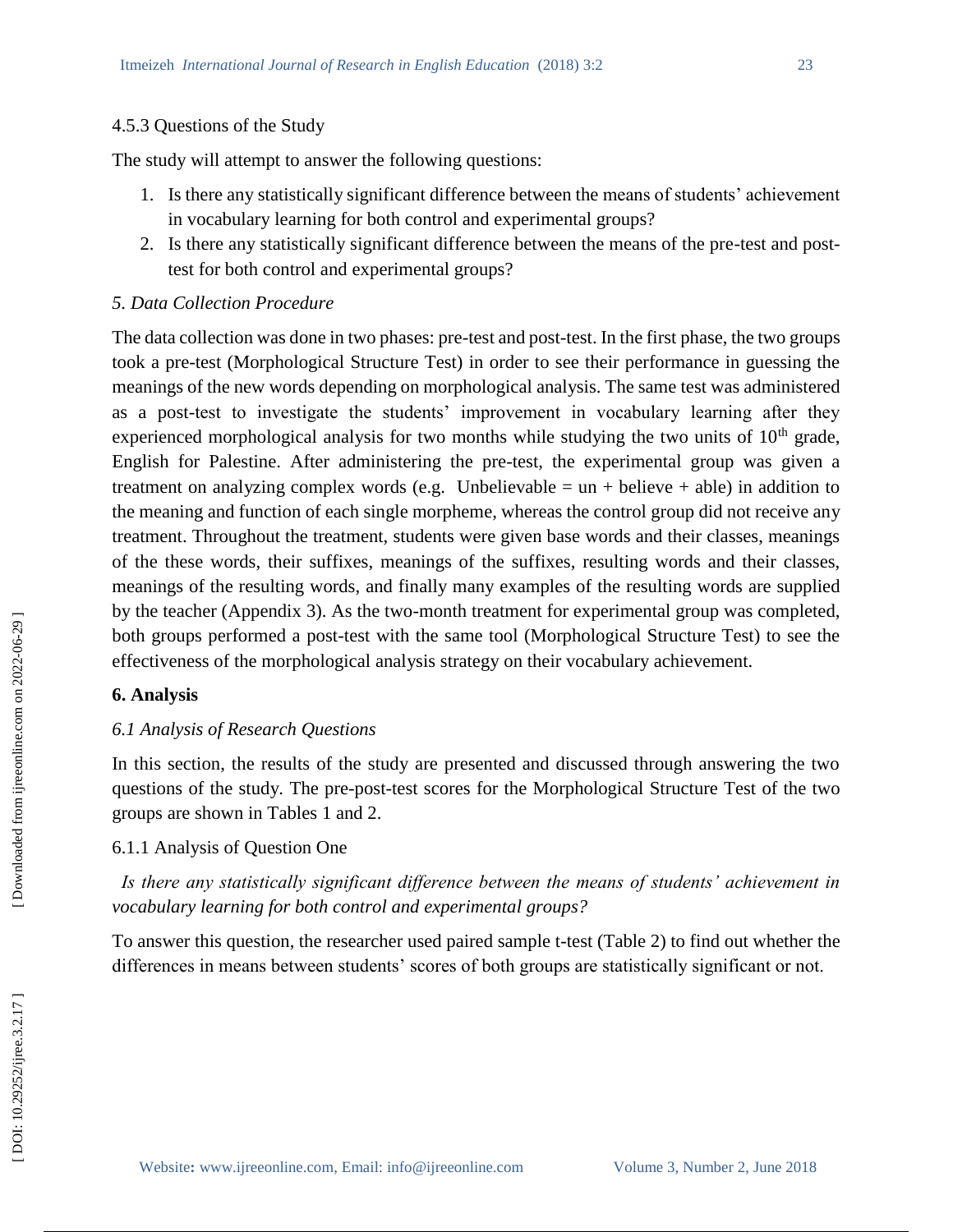| Group              | No. | Mean  | Df<br><b>SD</b> | T value |
|--------------------|-----|-------|-----------------|---------|
| Control group      | 37  | 14.19 | 3.04<br>73      |         |
| Experimental group | 38  | 31.94 |                 | 29.18   |

## Table 2. Results of paired sample t -test

As seen in the above table, there is a statistically significant difference between the means of students' achievement at  $(\alpha: 0.05)$  for the favor of the experimental group.

#### 6.1.2 Analysis of Question Two

*Is there any statistically significant difference between the means of the pre -test and post -test for both control and experimental groups?*

To answer this question, the researcher used paired sample t -test (Table 3) to find out whether the differences between the means of pre -test/post -test for both groups are statistically significant or not.

| Group              | Test     | Mean  | <b>SD</b> | T value |
|--------------------|----------|-------|-----------|---------|
| Control group      | Pretest  | 5.58  | 2.32      | 15.55   |
|                    | Posttest | 14.19 | 3.04      |         |
| Experimental group | Pretest  | 8.63  | 2.69      | 38.01   |
|                    | Posttest | 31.94 | 2.11      |         |

#### Table 3. Results of paired sample t-test

As seen in the above table, the absolute value of the test statistic is greater than the critical value, so there is a statistically significant difference between the means of students' achievement at ( α:0.05) for the favor of the post -test scores for both groups. However, scores of the experimental group (M=31.94) in the post -test are significantly higher than that of the control group (M=14.19).

#### **7. Discussion**

The aim of the study was to investigate the effectiveness of morphological analysis strategy on students' vocabulary learning. The present study showed that students' awareness of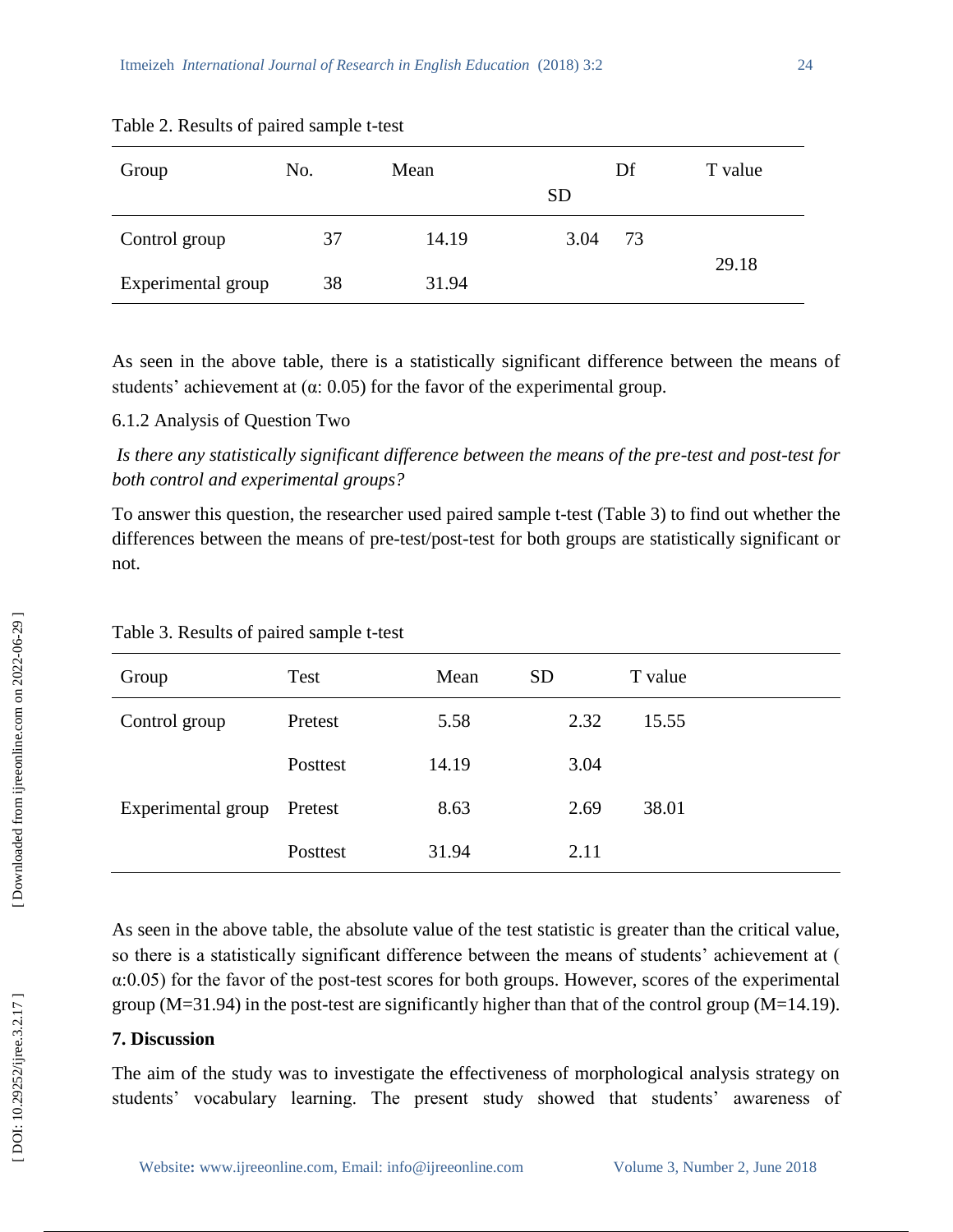morphological analysis of complex words brings about a significant improvement in vocabulary learning and an increase in students' vocabulary repertoire. The pre-test was carried out by subjects prior to teaching students morphological analysis strategy of complex words. Therefore, both groups performed poorly in the pre -test which ascertain the homogeneity of students' level or proficiency. After the implementation of the pre -test, the experimental group was instructed the best ways of analyzing complex words into morphemes. The teacher also focused on teaching students the function and the meaning of each of these morphemes. Both groups performed well in the post -test. These results are also in harmony with that of Khoshkhoonejad et al. (2016) study, showing that the experimental group outperformed the control group in the process of guessing the meanings of complex words depending on the morphological analysis. Results of the study of Chandrakala Varatharajoo et al. (2015), Paiman et al. (2015), and Taha et al. (2015) also proved that students progressed significantly in vocabulary learning as a result of morphemic analysis.

Results also showed the importance of having our students more aware of the derivational and inflectional morphology so that they can identify and use vocabulary items appropriately for communicative purposes. Results of the experimental group in the post -test showed that students were more able to use the appropriate word class tailored for the context provided. Results of this study are in line with the study of Khodadoust et al. (2013) who claimed that students who have the ability to learn new words depending on the morphological structure analysis can boost their vocabulary repertoire. All in all, many researchers argue that the morphological awareness is of paramount importance for learners as it is correlated with vocabulary growth. Moreover, experimental learners who were exposed to lessons on morphological analysis strategy, performed much better than their classmates who were taught the same two units traditionally. Hence, the process of developing morphological awareness should be taken into consideration as it contributes to learners' vocabulary growth (Al Farsi, 2008). As indicated in tables above, the control group performed poorly compared to experimental group, this clear indication assures the urgent need to include clear instructions on morphological knowledge (Al Farsi, 2008).

## **8. Conclusion**

Since the experimental group significantly outperformed the control group, this means that the traditional way of teaching complex words to students is greatly less effective than using the morphological analysis strategy. Analyzing words into smaller meaningful morphemes proved to be so effective in improving students' level in vocabulary learning and its use in meaningful sentences. It should be highlighted that teachers at schools need to introduce word formation processes to students. In this study, students showed significant improvement as they learnt more about affixation because they knew how to analyze words into minimal units. Most students became more aware of the internal structure of complex words through dividing them into prefixes, suffixes, and base (root). Based on the results of the study and the review of the literature, the researcher can claim that morphemic analysis, when it is introduced appropriately, brings about a dramatic change in students' level resulted from enriching the vocabulary repertoire of each student. To sum up, I think that teachers should emphasize the use of morphemic analysis of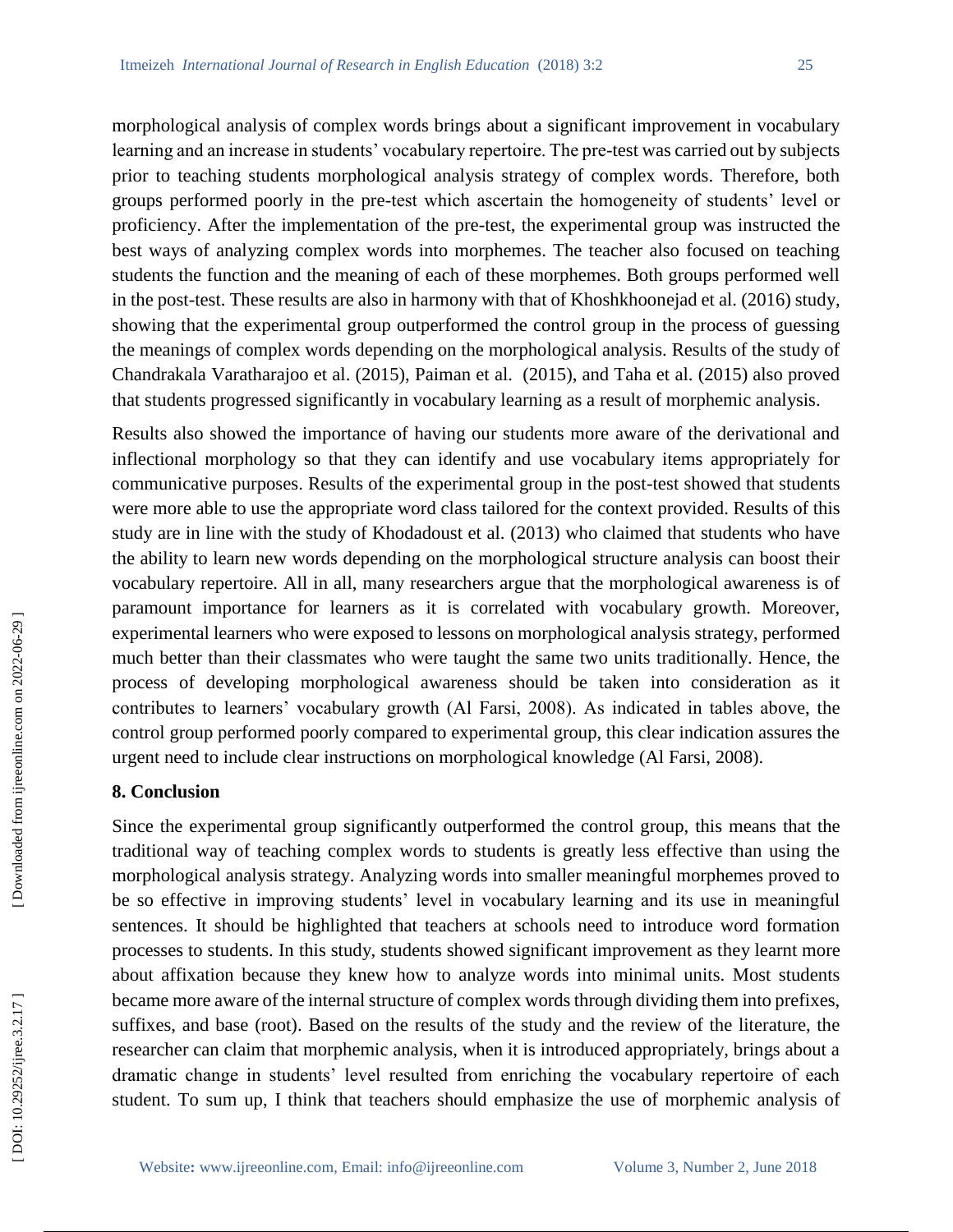complex words wherever occurs so as to facilitate the process of vocabulary learning which may help students to store words in the long-term memory and rehearse them quickly and easily.

#### **9. Recommendations**

The study recommends future researchers to consider teaching morphological analysis to all students in all stages even in the university level especially when teaching the service courses. Future research should also focus on teaching more prefixes and suffixes in addition to their role in changing word class. The decision makers in the Palestinian Ministry of Education should initiate the journey of dramatic change in the curricula to be in harmony with the students' needs. It is of profoundly importance to have all vocabulary items taught through contexts. Moreover, students need language for communication not memorization that lacks students' ability for expressing their thoughts and ideas. Finally, the curricula should include some focus on the morphological analysis strategy to help students get the meaning of unknown complex words via dividing the words into morphemes.

#### **References**

- Al Farsi, B. (2008). *Morphological awareness and its relationship to vocabulary knowledge and morphological complexity among Omani EFL University students*. Unpublished Master's Thesis, University of Queensland, St Lucia, Australia.<https://espace.library.uq.edu.au/view/UQ:151557>
- Alderson, J. C., & Banerjee, J. (2002). *Language testing and assessment* (Part 2). *Language Teaching*, *35*(2), 79 -113. <https://doi.org/10.1017/S0261444802001751>
- Baumann, J. F., Edwards, E. C., Boland, E. M., Olejnik, S., & Kame'enui, E. J. (2003). Vocabulary tricks: Effects of instruction in morphology and context on fifth -grade students' ability to derive and infer word meanings. *American Educational* Research *Journal*, *40(2)*, 447-494. <http://journals.sagepub.com/doi/abs/10.3102/00028312040002447>
- Bear, D. R., Invernizzi, M., Tempelton, S., & Johnston, F. (2008). *Words their way: Word study for phonics, vocabulary, and spelling instruction* (4th edition). Upper Saddler River, NJ: Pearson Prentice Hall. [https://www.pearson.com/us/higher](https://www.pearson.com/us/higher-)-
- Bellomo, T. S. (2009). *Morphological analysis and vocabulary development*: *Critical criteria* (p.45) [http://www.readingmatrix.com/ articles/bellomo/article.pdf.](http://www.readingmatrix.com/%20articles/bellomo/article.pdf.)
- Biemiller, A., & Boote, C. (2006). An effective method for building meaning vocabulary in primary grades. *Journal of Educational Psychology*, *98*(1), 44.<https://www.researchgate.net/publication/247410360>
- Curinga, R. (2014). *The effect of morphological awareness on reading comprehension*: *A study with adolescent*  Spanish-English emergent bilinguals. CUNY Academic Works. [http://academicworks.cuny.edu/gc\\_etds/30](http://academicworks.cuny.edu/gc_etds/30).
- Kaweera, C. (2013). Writing error: A review of interlingual and intralingual interference in EFL context. *English language teaching, 6*(7), 9. doi: <http://dx.doi.org/10.5539/elt.v6n7p9> <http://www.ccsenet.org/journal/index.php/elt/article/view> .
- Kieffer, M. J., & Lesaux, N. K. (2007). *Breaking down words to build meaning: Morphology, vocabulary, and reading comprehension in the urban classroom*. *The reading Teacher, 61*(2), 134144. <https://eric.ed.gov/?id=EJ776395>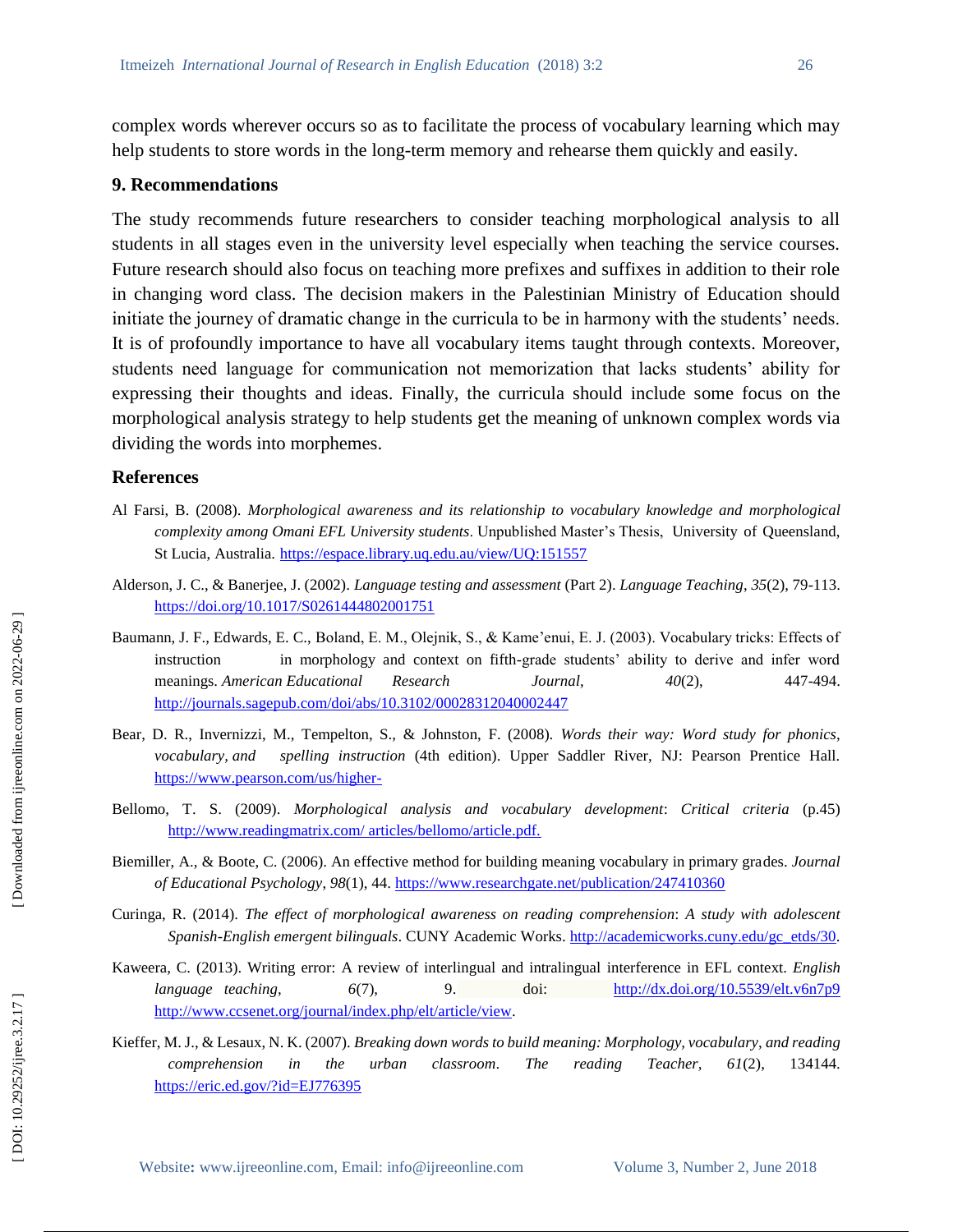- Khodadoust, E., Aliasin, S. H., & Khosravi, R. (2013). The relationship between morphological awareness and receptive vocabulary knowledge of Iranian EFL learners. *International Journal of Educational Research & Technology, 4*(1), 60 -67. [www.soeagra.com/ijert/ijertmarch2013/10.pdf](http://www.soeagra.com/ijert/ijertmarch2013/10.pdf)
- Khoshkhoonejad, A. A., Khalifelu, S. F., & Abdipour. S. (2016). Exploring the effect of morphological instruction on vocabulary learning among Iranian EFL learners. *Journal of Education and Learning*, *10*(2), 151 -158. DOI:<http://dx.doi.org/10.11591/edulearn.v10i2.3316>
- Kuo, L. J., & Anderson, R. C. (2006). Morphological awareness and learning to read: A cross language perspective. *Educational Psychologist*, *41*(3), 161 -180. [http://www.tandfonline.com/doi/abs/10.1207/s15326985ep4103\\_3](http://www.tandfonline.com/doi/abs/10.1207/s15326985ep4103_3)
- Paiman, N., Thai, Y. N., & Yuit, G. M. (2015). Effectiveness of morphemic analysis of Graeco-Latin word parts as a vocabulary learning strategy among ESL learners. *3L: The Southeast Asian Journal of English Language*  Studies, 21(2), 31-45.<https://scholar.google.com/scholar>?
- Roth, D. (2014). *Morphological analysis as a vocabulary strategy in post -secondary reading: Literature review and*  annotated bibliography. Retrieved from [https://grammarteaching.files.wordpress.com/2014/07/annotated](https://grammarteaching.files.wordpress.com/2014/07/annotated-bibliography-on-morphological-analysis.pdf)-bibliography-on[-morphological](https://grammarteaching.files.wordpress.com/2014/07/annotated-bibliography-on-morphological-analysis.pdf)-analysis.pdf (accessed 02/02/2017).
- Sekaran , U., & Bougie, R. (2010). *Research methods for business: A skill building approach* (5th ed.). Haddington John Wiley & Sons.
- Taha, A., Amanj I., A., & Mohamad, M. Y. (2015). The influence of morphological analysis on vocabulary learning among Iraqi secondary school students in Malaysia. *International Journal of Education and Research, 3*(5), 457. <http://www.ijern.com/journal>.
- Varatharajoo, C., Asmawi, A. B., Abdallah, N., & Abedalaziz, M. (2015). The awareness of morphemic knowledge for young adults' vocabulary learning. *The Malaysian Online Journal of Educational Science, 3*(2), 45 -56. <https://eric.ed.gov/?id=EJ1085913>
- Vermeer, A. (2001). Breadth and depth of vocabulary in relation to acquisition and frequency of input. *Applied Psycholinguistics,* 22, 2, 217-234. -234. [https://www.cambridge.org/core/journals/applied](https://www.cambridge.org/core/journals/applied-psycholinguistics/article/breadth-)[psycholinguistics/article/breadth](https://www.cambridge.org/core/journals/applied-psycholinguistics/article/breadth-) -
- Zimmerman, K. (2005). Newly placed versus continuing students: Comparing vocabulary size. *ESL Reporter, 38*(1), 52 –60.

DOI: 10.29252/ijree.3.2.17]

 [\[ DOI: 10.29252/ijree.3.2.17 \]](http://dx.doi.org/10.29252/ijree.3.2.17) [\[ Downloaded from ijreeonline.com on 202](https://ijreeonline.com/article-1-95-en.html)2-06-29 ]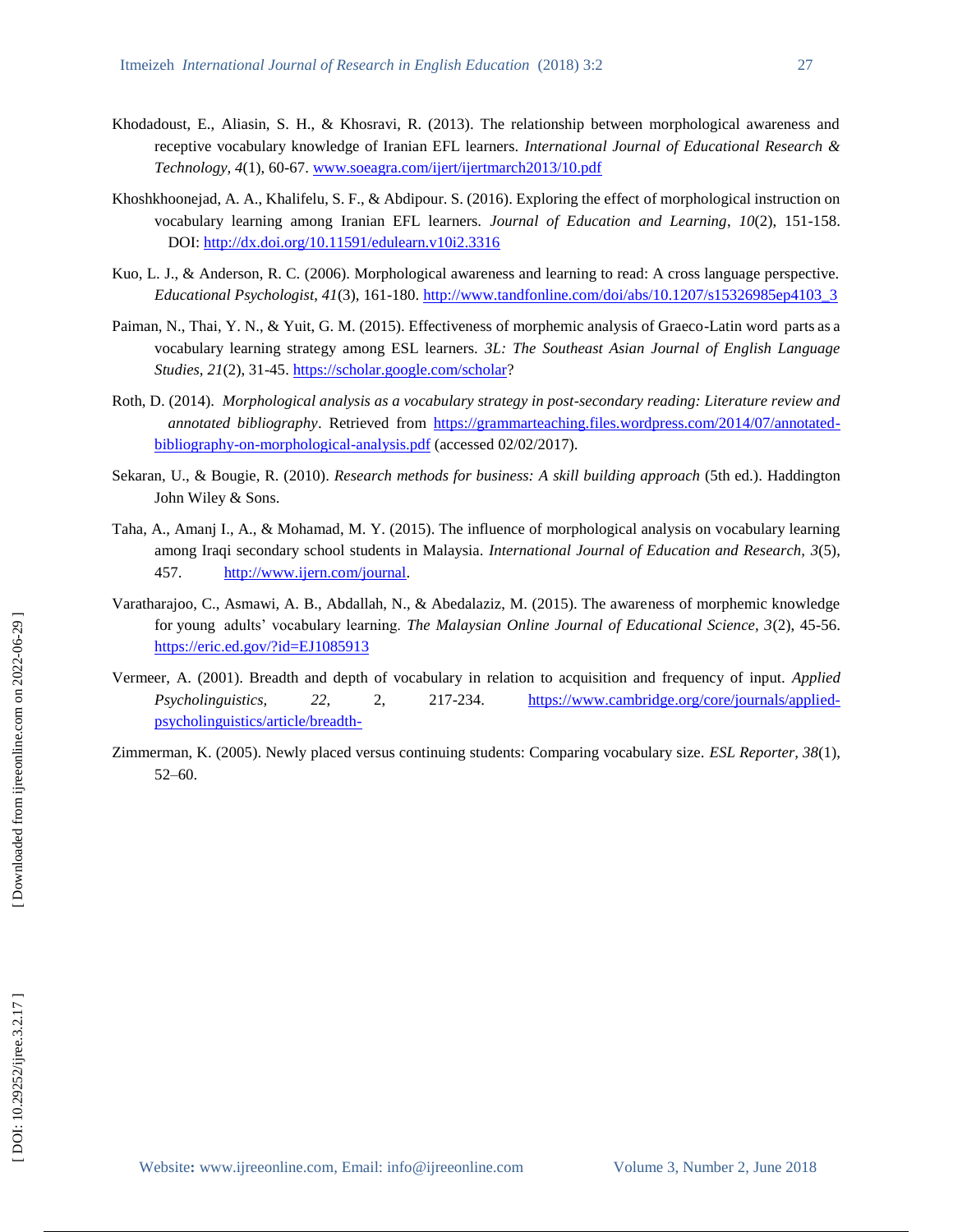#### **Appendix 1**

**Test of Morphological Structure:** 

#### **Section A: Fill in the blank with the form of the word that best matches the sentence.**

Example A: **Help**: My sister is very **helpful** .

Example B: **Farm**: My uncle is a **farmer**.

Example C: **Dryer**: The clothes need more time to **Dry** .

**1 - Arrange**: They'd made all the **\_\_\_\_\_\_\_\_\_\_\_\_\_\_\_\_\_\_\_\_** for the party.

**2 - Energy**: He's very **\_\_\_\_\_\_\_\_\_\_\_\_\_\_\_\_\_\_\_\_** , isn't he, for a man of his age?

**3 - Interest**: She's got some very **\_\_\_\_\_\_\_\_\_\_\_\_\_\_\_\_\_\_\_\_** things to say on the subject.

- **4 - Tradition:** The dancers were wearing **\_\_\_\_\_\_\_\_\_\_\_\_\_\_\_\_\_\_\_\_** Palestinian dress.
- **5- Complete:** I agree with you \_\_\_\_\_\_\_\_\_\_\_\_\_\_\_\_\_\_\_\_\_\_\_\_\_\_\_\_\_\_\_\_.
- **6 - Accept:** This essay is not of an **\_\_\_\_\_\_\_\_\_\_\_\_\_\_\_\_\_\_\_\_** standard do it again.

**7 - Colour:** The town, of course, has a very **\_\_\_\_\_\_\_\_\_\_\_\_\_\_\_\_\_\_\_\_** history.

**8 - Miss:** The **\_\_\_\_\_\_\_\_\_\_\_\_\_\_\_\_\_\_\_\_** letter eventually turned up inside a book.

**9 - Damage:** They're selling off **\_\_\_\_\_\_\_\_\_\_\_\_\_\_\_\_\_\_\_\_** goods at reduced prices.

**10 - Appoint:** I've got an **\_\_\_\_\_\_\_\_\_\_\_\_\_\_\_\_\_\_\_\_** to see Ms Edwards at two o'clock.

**11 - Invite** : A lot of people have got their **\_\_\_\_\_\_\_\_\_\_\_\_\_\_\_\_\_\_\_\_** to the party but half of them didn't turn up.

**12- Question:** Visitors to the country have been asked to fill in a detailed \_\_\_\_\_\_\_\_\_\_\_\_\_\_\_\_\_\_\_\_

- **13 - Danger:** The men are armed and **\_\_\_\_\_\_\_\_\_\_\_\_\_\_\_\_\_\_\_\_** .
- **14 - Sudden:** The door **\_\_\_\_\_\_\_\_\_\_\_\_\_\_\_\_\_\_\_\_** flew open.
- **15 - Travel: \_\_\_\_\_\_\_\_\_\_\_\_\_\_\_\_\_\_\_\_** can break their journey in Singapore if they wish.
- **16 - Beauty**: She dresses **\_\_\_\_\_\_\_\_\_\_\_\_\_\_\_\_\_\_\_\_** .
- **17 - Conversation:** He seems to lack basic **\_\_\_\_\_\_\_\_\_\_\_\_\_\_\_\_\_\_\_\_** skills.
- **18 Organize:** An **\_\_\_\_\_\_\_\_\_\_\_\_\_\_\_\_\_\_\_** by subject rather than by date seems to make sense.
- **19 Continuous:** He spoke \_\_\_\_\_\_\_\_\_\_\_\_\_\_\_\_\_\_\_\_\_\_\_\_\_ for more than two hours.
- **20 - Act:** Her younger son was killed in **\_\_\_\_\_\_\_\_\_\_\_\_\_\_\_\_\_\_\_\_** .
- 21- **Rearrange:** There was a last-minute **\_\_\_\_\_\_\_\_\_\_\_\_\_\_\_** of the schedule.
- 22 **Navigate:** In the past, \_\_\_\_\_\_\_\_\_\_\_\_\_\_\_\_\_\_\_\_\_\_\_\_ depended on a knowledge of the positions of the stars.
- **23- Connect:** Two men have been arrested in \_\_\_\_\_\_\_\_\_\_\_\_\_\_\_\_\_\_\_\_\_\_\_ with the theft.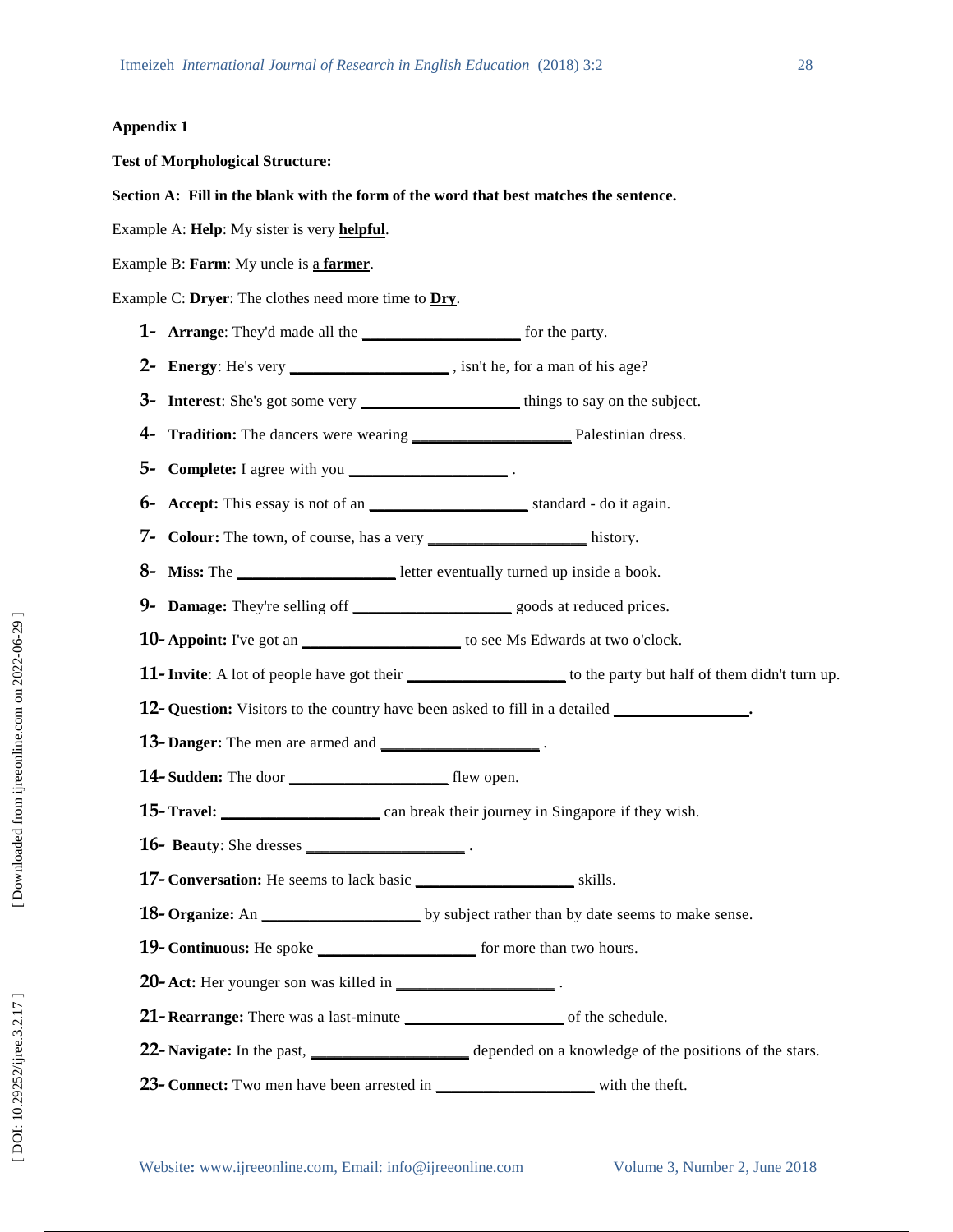**24-** Use: Your advice was very \_\_\_\_\_\_\_\_\_\_\_\_\_\_\_\_\_\_\_\_\_, saving me a lot of time. **- Danger:** Whooping cough is most **\_\_\_\_\_\_\_\_\_\_\_\_\_\_\_\_\_\_\_\_** for infants. **- Comfort:** I'm not **\_\_\_\_\_\_\_\_\_\_\_\_\_\_\_\_\_\_\_\_** speaking in front of an audience. **- Inform:** Can you give us some **\_\_\_\_\_\_\_\_\_\_\_\_\_\_\_\_\_\_\_\_** on tours to Alaska? **28- Pronounce:** There are two acceptable **\_\_\_\_\_\_\_\_\_\_\_\_\_\_\_\_** for the word "either." **- Emphatic:** He **\_\_\_\_\_\_\_\_\_\_\_\_\_\_\_\_\_\_\_\_** denied the rumors. **- Describe:** Your **\_\_\_\_\_\_\_\_\_\_\_\_\_\_\_\_\_\_\_\_** of Della was amusing. **B. Identify the base form of the words given. - Acceptable:** She is too proud to **\_\_\_\_\_\_\_\_\_\_\_\_\_\_\_\_\_\_\_\_** any help. **- Arrangement:** I'm trying to **\_\_\_\_\_\_\_\_\_\_\_\_\_\_\_\_\_\_\_\_** my work so that I can have a couple of days off next week. **33- Agreement:** I \_\_\_\_\_\_\_\_\_\_\_\_\_\_\_\_\_\_\_\_\_\_\_ with you completely. **- Missing:** Often I **\_\_\_\_\_\_\_\_\_\_\_\_\_\_\_\_\_\_\_\_** breakfast and have an early lunch instead. **- Damaged:** Smoking is likely to **\_\_\_\_\_\_\_\_\_\_\_\_\_\_\_\_\_\_\_\_** your health permanently. **- Colorful:** What's your favorite **\_\_\_\_\_\_\_\_\_\_\_\_\_\_\_\_\_\_\_\_** ? **- Dangerous**: He drove so fast that I really felt my life was in **\_\_\_\_\_\_\_\_\_\_\_\_\_\_\_\_\_\_\_\_** . **- Suddenly:** He had a **\_\_\_\_\_\_\_\_\_\_\_\_\_\_\_\_\_\_\_\_** heart attack while he was on holiday. **- Pronunciation**: How do you **\_\_\_\_\_\_\_\_\_\_\_\_\_\_\_\_\_\_\_\_** your last name? **- Organization:** She has to **\_\_\_\_\_\_\_\_\_\_\_\_\_\_\_\_\_\_\_\_** her work so that she could do some of it at home. **- Useful**: Do you know how to **\_\_\_\_\_\_\_\_\_\_\_\_\_\_\_\_\_\_\_\_** a computer? **- Comfortable**: He's a great **\_\_\_\_\_\_\_\_\_\_\_\_\_\_\_\_\_\_\_\_** to his mother . **43- Strength:** You need to be \_\_\_\_\_\_\_\_\_\_\_\_\_\_\_\_\_\_\_\_\_\_ enough to pass this critical stage. **-Informative**: You should **\_\_\_\_\_\_\_\_\_\_\_\_\_\_\_\_\_\_\_\_** me about almost any new architectural design. **- Reasonable**: There is no **\_\_\_\_\_\_\_\_\_\_\_\_\_\_\_\_\_\_\_\_** why we shouldn't go shopping.

## **GOOD LUCK**

Website: www.ijreeonline.com, Email: info@ijreeonline.com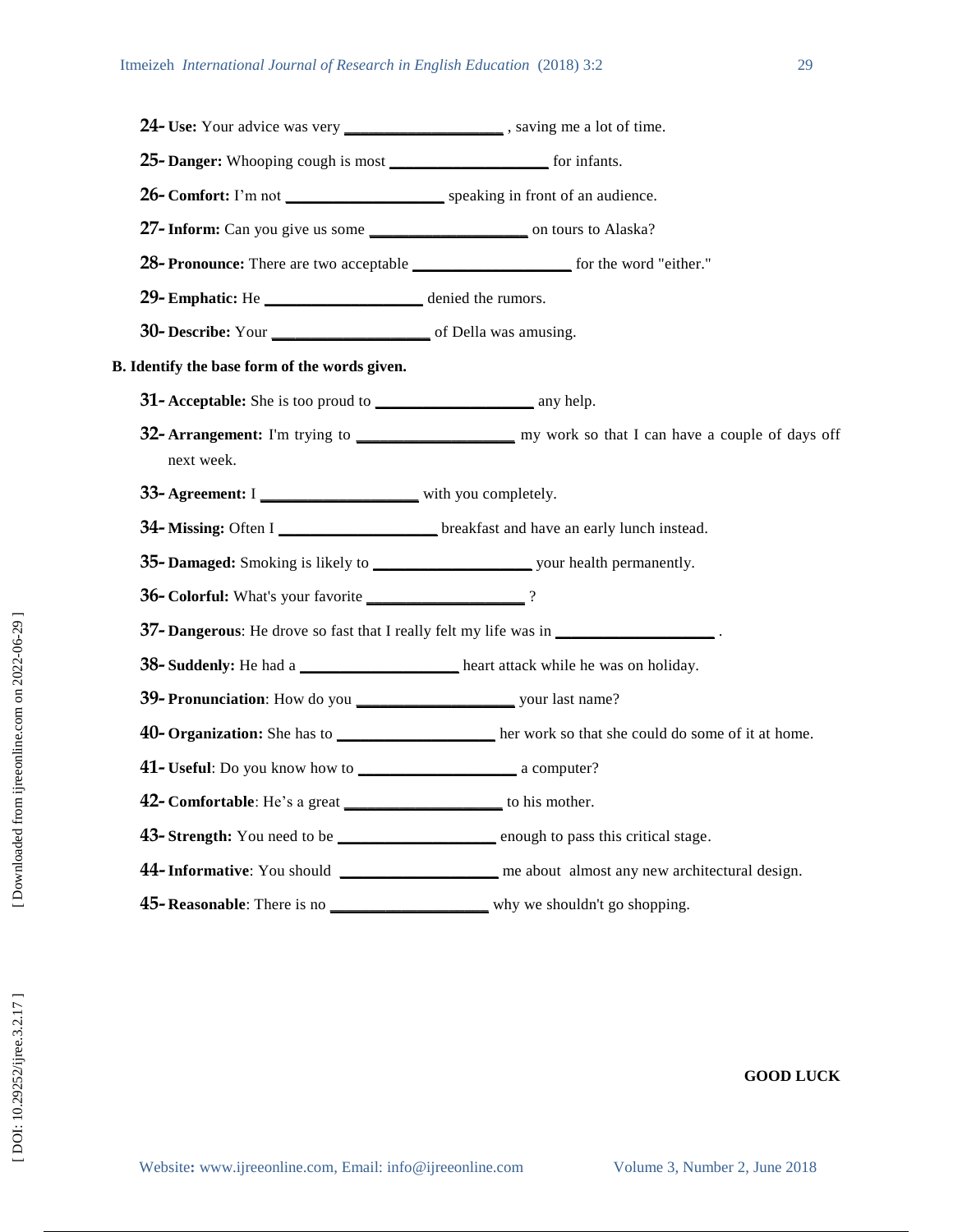#### **Appendix 2**

*Answer Key of the "Test of Morphological Structure):* 

#### **Section A: Fill in the blank with the form of the word that best matches the sentence.**

Example A: **Help**: My sister is very **helpful** .

Example B: **Farm**: My uncle is a **farmer**.

Example C: **Dryer**: The clothes need more time to **Dry** .

- **- Arrange**: They'd made all the **arrangements** for the party.
- **- Energy**: He's very **energetic**, isn't he, for a man of his age?
- **- Interest**: She's got some very **interesting** things to say on the subject.
- **- Tradition:** The dancers were wearing **traditional** Palestinian dress.
- **- Complete:**  I agree with you **completely** .
- **- Accept:** This essay is not of an **acceptable** standard do it again.
- **- Colour:** The town, of course, has a very **colourful** history.
- **- Miss:** The **missing** letter eventually turned up inside a book.
- **- Damage:** They're selling off **damaged** goods at reduced prices.
- **- Appoint:** I've got an **appointment to** see Ms Edwards at two o'clock.
- **- Invite** : A lot of people have got their **invitation** to the party but half of them didn't turn up.
- **- Question:** Visitors to the country have been asked to fill in a detailed **questionnaire .**
- **- Danger:** The men are armed and **dangerous** .
- **- Sudden:** The door **suddenly** flew open.
- **- Travel: Travellers** can break their journey in Singapore if they wish.
- **- Beauty**: She dresses **beautifully** .
- **- Conversation:** He seems to lack basic **conversational** skills.
- **- Organize:** An **organization** by subject rather than by date seems to make sense .
- **- Continuous:** He spoke **continuously** for more than two hours.
- **- Act:** Her younger son was killed in **action** .
- **- Rearrange:** There was a last -minute **rearrangement** of the schedule.
- **- Navigate:** In the past, **navigation** depended on a knowledge of the positions of the stars .
- **- Connect:** Two men have been arrested in **connection** with the theft .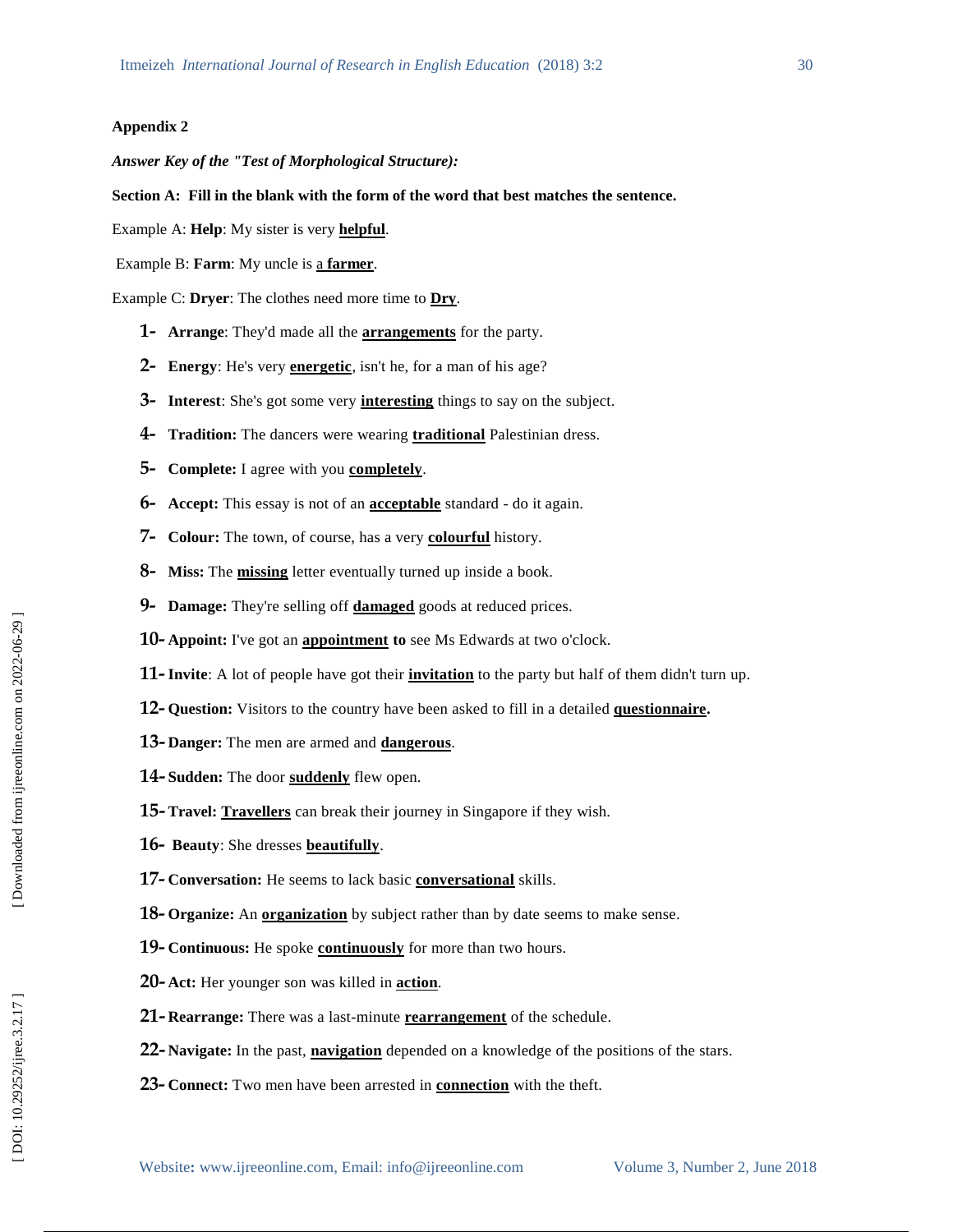- **- Use:** Your advice was very **useful** , saving me a lot of time.
- **- Danger:** Whooping cough is most **dangerous** for infants.
- **- Comfort:** I'm not **comfortable** speaking in front of an audience.
- **- Inform:** Can you give us some **information** on tours to Alaska?
- **- Pronounce:** There are two acceptable **pronunciations** for the word "either."
- **- Emphatic:** He **emphatically** denied the rumors.
- **- Describe:** Your **description** of Della was amusing.

#### **B. Identify the base form of the word given.**

- **- Acceptable:** She is too proud to **accept** any help.
- **- Arrangement:** I'm trying to **arrange** my work so that I can have a couple of days off next week.
- **- Agreement:** I **agree** with you completely.
- **- Missing:** Often I **miss** breakfast and have an early lunch instead.
- **- Damaged:** Smoking is likely to **damage** your health permanently.
- **- Colorful:** What's your favorite **color** ?
- **- Dangerous**: He drove so fast that I really felt my life was in **danger** .
- **- Suddenly:** He had a **sudden** heart attack while he was on holiday.
- **- Pronunciation**: How do you **pronounce** your last name?
- **- Organization:** She has to **organize** her work so that she could do some of it at home.
- **- Useful**: Do you know how to **use** a computer?
- **- Comfortable**: He's a great **comfort** to his mother .
- **- Strength:** You need to be **strong** enough to pass this critical stage.
- **- Informative**: You should **inform** me about almost any new architectural design.
- **- Reasonable**: There is no **reason** why we shouldn't go shopping.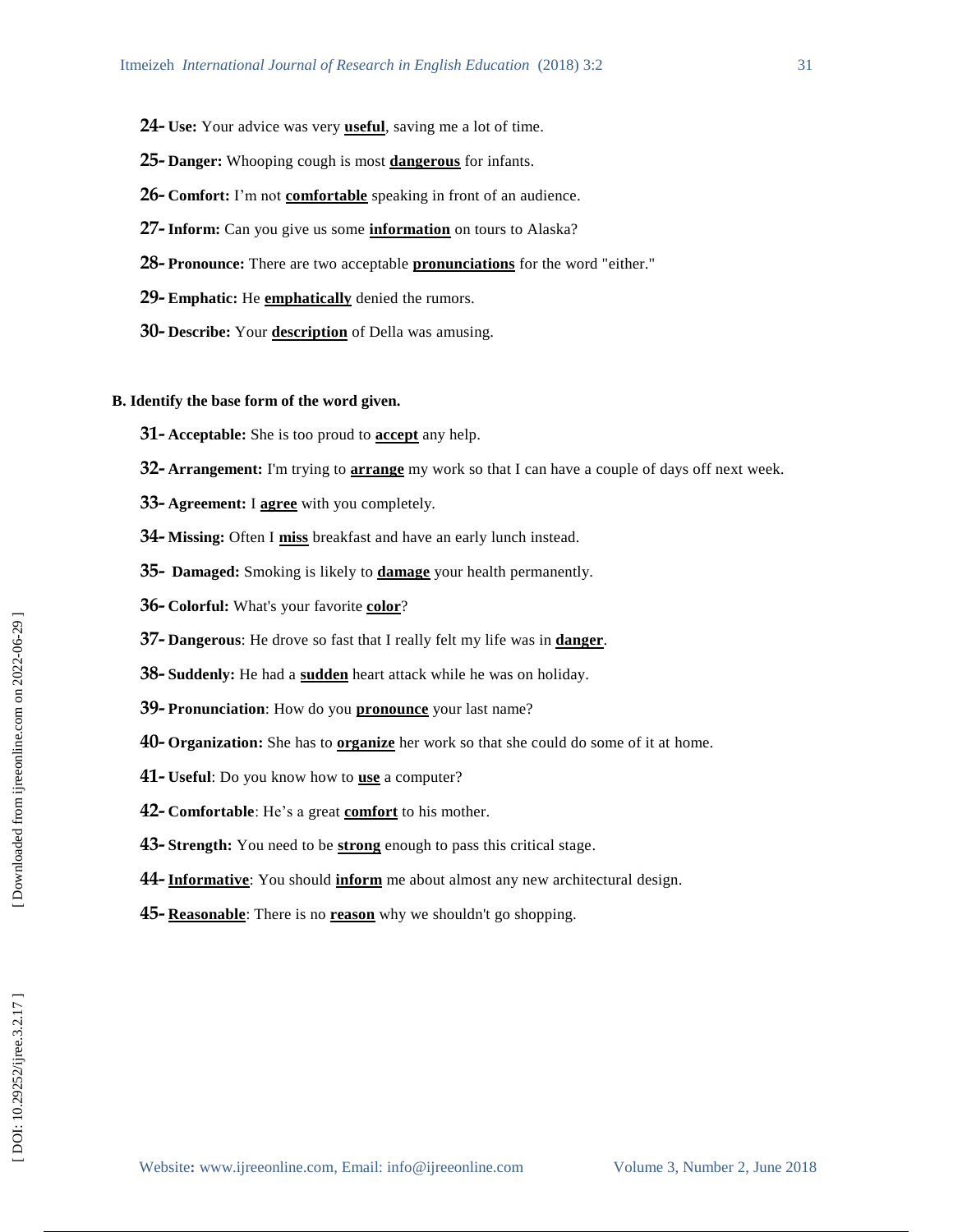# **Appendix 3**

| class<br>base word & its | Meaning | Suffix/prefx | Meaning | & its class<br>Resulting Word | Meaning | <b>Examples</b> |
|--------------------------|---------|--------------|---------|-------------------------------|---------|-----------------|
| Arrange(v)               |         | -ment        |         | Arrangement (N)               |         |                 |
| Energy (n)               |         | $-ic$        |         | Energetic (adj.)              |         |                 |
| Interest (n)             |         | $-$ ing      |         | Interesting (adj.)            |         |                 |
| <b>Tradition (n)</b>     |         | -al          |         | Traditional (adj.)            |         |                 |
| Complete (v)             |         | $-1y$        |         | Completely (adv.)             |         |                 |
| Accept (v)               |         | -able        |         | Acceptable (adj.)             |         |                 |
| Colour (n)               |         | -ful         |         | Colourful (adj.)              |         |                 |
| Miss (v)                 |         | $-$ ing      |         | Missing (p.adj.)              |         |                 |
| Damage (v)               |         | -ed          |         | Damaged (p adj.)              |         |                 |
| Appoint (v)              |         | -ment        |         | Appointment(n)                |         |                 |
| Invite $(v)$             |         | -ion         |         | <b>Invitation</b> (n)         |         |                 |
| Question (n)             |         | -aire        |         | Questionnaire (n)             |         |                 |
| Danger (n)               |         | -ous/-ly     |         | Dangerous (adj.)              |         |                 |
| <b>Sudden</b>            |         |              |         | Suddenly (adv.)               |         |                 |
| (adj.)                   |         | $-er/-s$     |         | Travellers (n)                |         |                 |
| Travel (v)               |         | -ful         |         | Successful (adj.)             |         |                 |
| Succeed (v)              |         | $-ful+ly$    |         | Beautifully (adv.)            |         |                 |
| <b>Beauty</b> (n)        |         | -ation       |         | <b>Conversation</b> (n)       |         |                 |
| <b>Converse</b>          |         | -ation       |         | Organization (n)              |         |                 |
| Organize (v)             |         | -ous         |         | Continuous (adj.)             |         |                 |
| Continue (v)             |         |              |         | Continuously                  |         |                 |
| Arrange (v)              |         | -ment        |         | (adv.)                        |         |                 |
|                          |         | -ation       |         |                               |         |                 |